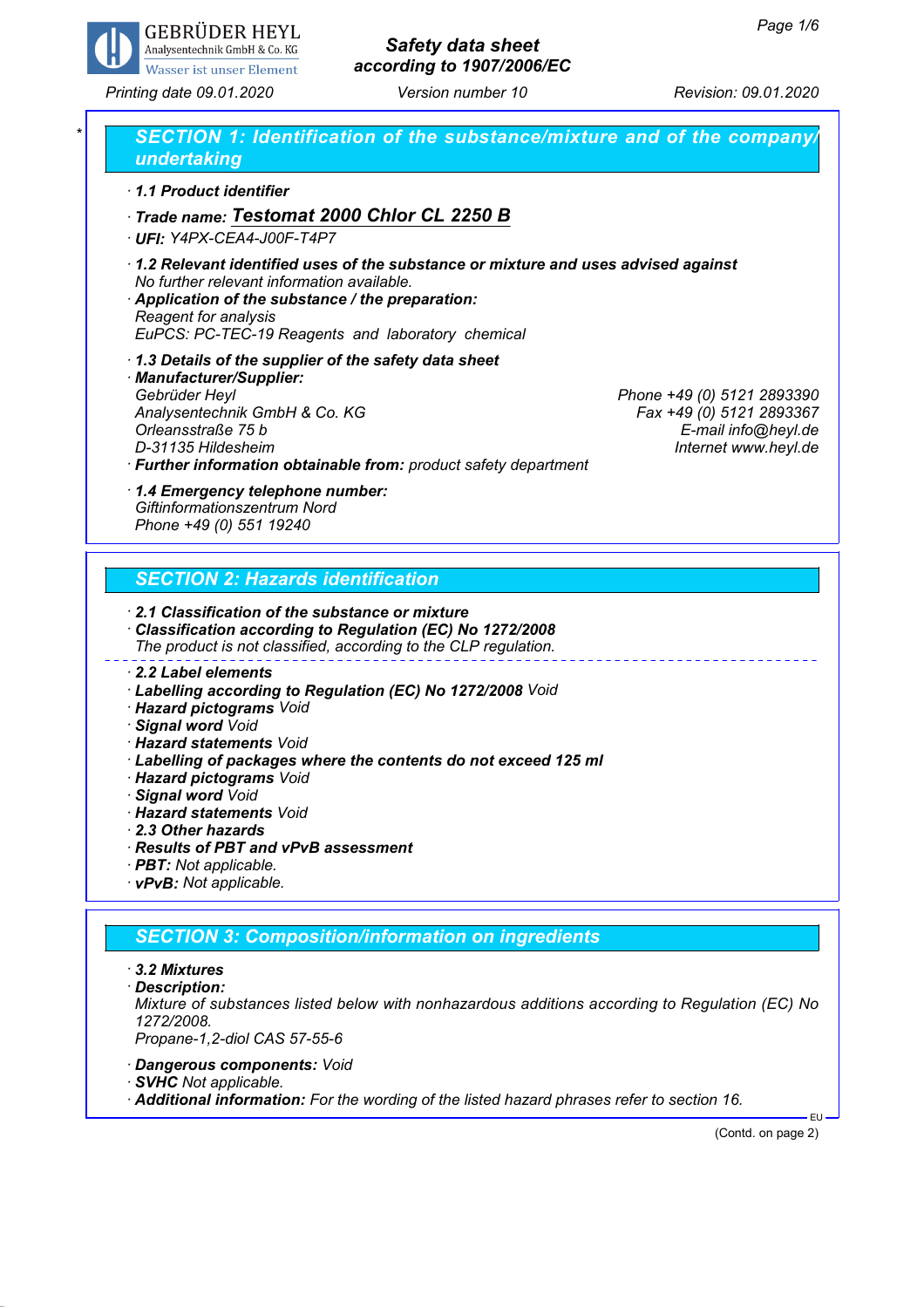

# *Safety data sheet according to 1907/2006/EC*

*Printing date 09.01.2020 Version number 10 Revision: 09.01.2020*

#### *Trade name: Testomat 2000 Chlor CL 2250 B*

(Contd. of page 1)

| <b>SECTION 4: First aid measures</b>                                                                                                                                                                           |
|----------------------------------------------------------------------------------------------------------------------------------------------------------------------------------------------------------------|
| 4.1 Description of first aid measures<br>· General information: Immediately remove any clothing soiled by the product.<br>$\cdot$ After inhalation:<br>Supply fresh air; consult doctor in case of complaints. |
| Seek medical treatment in case of complaints.<br>After skin contact:<br>Immediately wash with water and soap and rinse thoroughly.<br>If skin irritation continues, consult a doctor.                          |
| After eye contact:<br>Rinse opened eye for several minutes under running water. If symptoms persist, consult a doctor.<br>After swallowing:                                                                    |
| A person vomiting while laying on their back should be turned onto their side.<br>Rinse out mouth and then drink plenty of water.<br>Seek medical treatment.                                                   |
| 4.2 Most important symptoms and effects, both acute and delayed<br>No further relevant information available.<br>$\cdot$ 4.3 Indication of any immediate medical attention and special treatment needed        |
| No further relevant information available.                                                                                                                                                                     |
| <b>SECTION 5: Firefighting measures</b>                                                                                                                                                                        |

- *· 5.1 Extinguishing media*
- *· Suitable extinguishing agents:*
- *CO2, powder or water spray. Fight larger fires with water spray or alcohol resistant foam.*
- *· 5.2 Special hazards arising from the substance or mixture Can form explosive gas-air mixtures.*
- *Formation of toxic gases is possible during heating or in case of fire.*
- *· 5.3 Advice for firefighters*
- *· Protective equipment: Wear self-contained respiratory protective device.*

### *SECTION 6: Accidental release measures*

- *· 6.1 Personal precautions, protective equipment and emergency procedures Wear personal protection equipment.*
- *· 6.2 Environmental precautions: Do not allow to enter sewers/ surface or ground water.*

*· 6.3 Methods and material for containment and cleaning up: Absorb with liquid-binding material (sand, diatomite, acid binders, universal binders, sawdust). Dispose of the material collected according to regulations. Clean the affected area carefully; suitable cleaners are: Warm water*

*· 6.4 Reference to other sections See Section 7 for information on safe handling. See Section 8 for information on personal protection equipment. See Section 13 for disposal information.*

#### *SECTION 7: Handling and storage*

- *· 7.1 Precautions for safe handling Prevent formation of aerosols. Ensure good ventilation/exhaustion at the workplace.*
- *· Information about fire and explosion protection: Fumes can combine with air to form an explosive mixture.*

(Contd. on page 3)

EU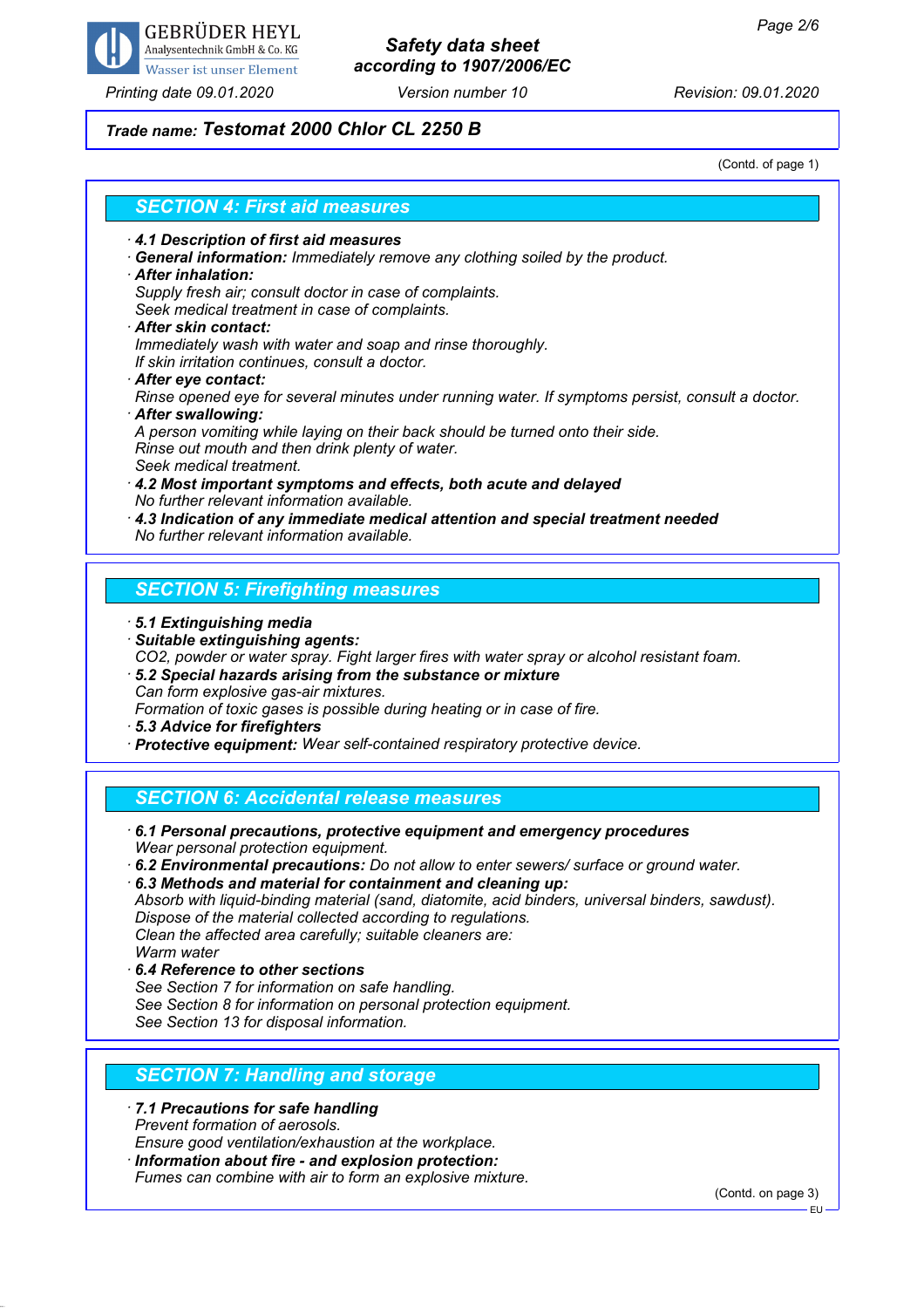

#### *Printing date 09.01.2020 Version number 10 Revision: 09.01.2020*

## *Safety data sheet according to 1907/2006/EC*

(Contd. of page 2)

### *Trade name: Testomat 2000 Chlor CL 2250 B*

*Keep ignition sources away - Do not smoke.*

*· 7.2 Conditions for safe storage, including any incompatibilities*

- *· Storage:*
- *· Requirements to be met by storerooms and receptacles: Store only in the original receptacle.*
- *· Information about storage in one common storage facility: Store away from foodstuffs.*
- *· Further information about storage conditions:*
- *Keep container tightly sealed.*
- *Protect from heat and direct sunlight.*
- *Store receptacle in a well ventilated area.*
- *· Recommended storage temperature: 15 25 °C*
- *· 7.3 Specific end use(s) No further relevant information available.*

#### *SECTION 8: Exposure controls/personal protection*

*· Additional information about design of technical facilities: No further data; see item 7.*

- *· 8.1 Control parameters*
- *· Ingredients with limit values that require monitoring at the workplace:*
- *The product does not contain any relevant quantities of materials with critical values that have to be monitored at the workplace.*
- *· Additional information: The lists valid during the making were used as basis.*
- *· 8.2 Exposure controls*
- *· Personal protective equipment:*
- *· General protective and hygienic measures:*
- *The usual precautionary measures are to be adhered to when handling chemicals. Keep away from foodstuffs, beverages and feed.*
- *Immediately remove all soiled and contaminated clothing*
- *Wash hands before breaks and at the end of work.*
- *Do not eat, drink, smoke or sniff while working.*
- *· Respiratory protection:*
- *Use suitable respiratory protective device when aerosol or mist is formed. Filter: Type A*
- *· Protection of hands:*
- *Wear gloves according to EN 374.*
- *The glove material has to be impermeable and resistant to the product/ the substance/ the preparation.*
- *Selection of the glove material on consideration of the penetration times, rates of diffusion and the degradation*
- *Check protective gloves prior to each use for their proper condition.*
- *Preventive skin protection by use of skin-protecting agents is recommended.*
- *After use of gloves apply skin-cleaning agents and skin cosmetics.*
- *· Material of gloves*
- *The selection of the suitable gloves does not only depend on the material, but also on further marks of quality and varies from manufacturer to manufacturer.*
- *· Penetration time of glove material*
- *The exact break through time has to be found out by the manufacturer of the protective gloves and has to be observed.*
- *· For the permanent contact gloves made of the following materials are suitable: Nitrile rubber, NBR Recommended thickness of the material:* ≥ *0.12 mm*
- *Value for the permeation: Level = 6 (> 480 min)*
- *· As protection from splashes gloves made of the following materials are suitable: Nitrile rubber, NBR Recommended thickness of the material:* ≥ *0.12 mm*
- *Value for the permeation: Level = 6 (> 480 min)*
- *· Eye protection: Goggles according to EN 166 recommended during refilling*

(Contd. on page 4)

EU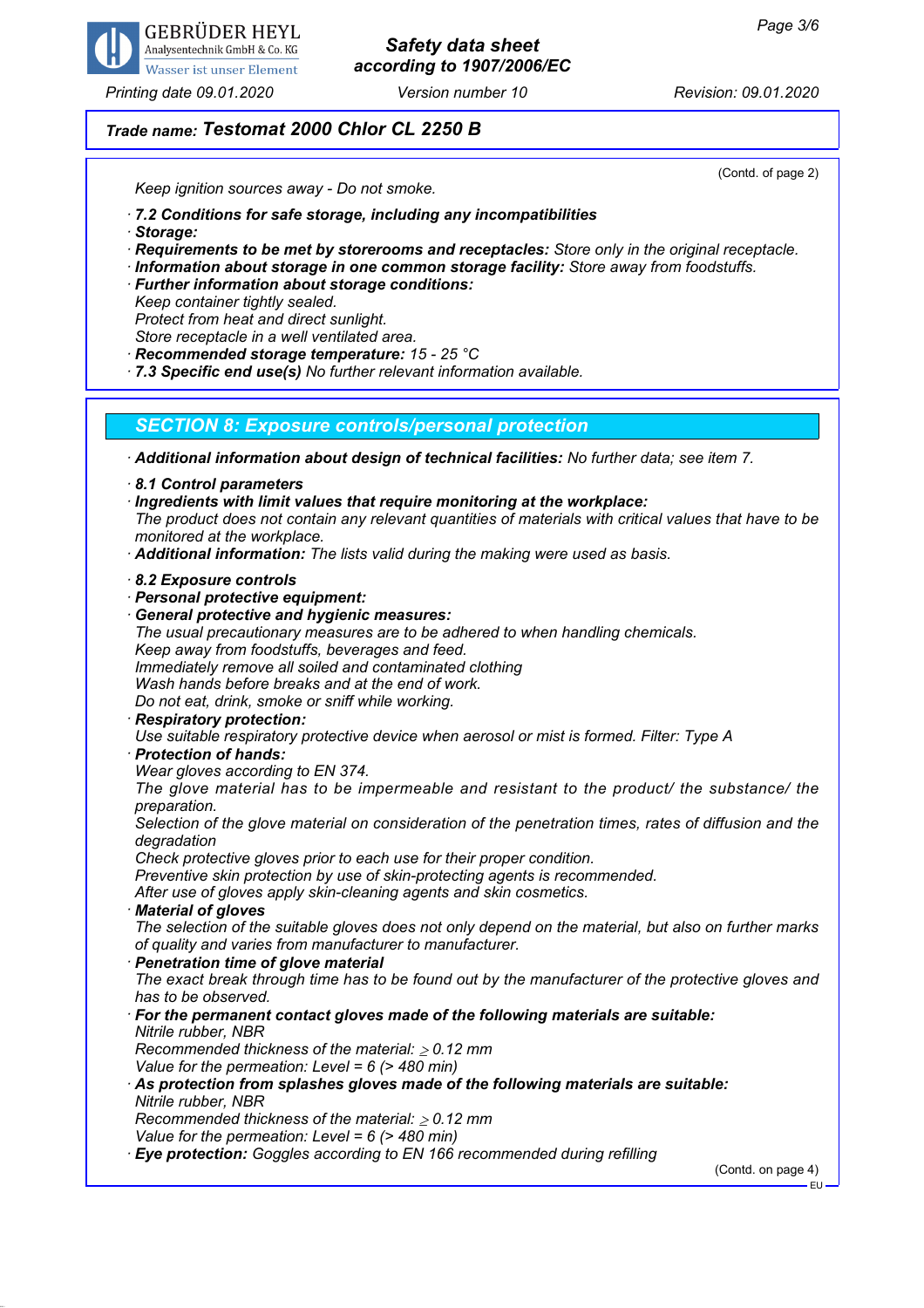

*Printing date 09.01.2020 Version number 10 Revision: 09.01.2020*

## *Safety data sheet according to 1907/2006/EC*

## *Trade name: Testomat 2000 Chlor CL 2250 B*

(Contd. of page 3)

### *· Body protection: Protective work clothing*

| <b>SECTION 9: Physical and chemical properties</b>                                                       |                                                                                                |  |
|----------------------------------------------------------------------------------------------------------|------------------------------------------------------------------------------------------------|--|
| 9.1 Information on basic physical and chemical properties<br><b>General Information</b><br>· Appearance: |                                                                                                |  |
| Form:                                                                                                    | Fluid                                                                                          |  |
| Colour:                                                                                                  | Light yellow                                                                                   |  |
| · Odour:                                                                                                 | <b>Odourless</b>                                                                               |  |
| · Odour threshold:                                                                                       | Not determined.                                                                                |  |
| · pH-value (100 g/l) at 20 °C:                                                                           | 3                                                                                              |  |
| Change in condition                                                                                      |                                                                                                |  |
| <b>Melting point/freezing point:</b>                                                                     | Undetermined.                                                                                  |  |
| Initial boiling point and boiling range: Undetermined.                                                   |                                                                                                |  |
| · Flash point:                                                                                           | Undetermined.                                                                                  |  |
| · Flammability (solid, gas):                                                                             | Not applicable.                                                                                |  |
| · Ignition temperature:                                                                                  | Not determined.                                                                                |  |
| · Decomposition temperature:                                                                             | Not determined.                                                                                |  |
| · Auto-ignition temperature:                                                                             | Product is not selfigniting.                                                                   |  |
| <b>Explosive properties:</b>                                                                             | Product is not explosive. However, formation of<br>explosive air/vapour mixtures are possible. |  |
| <b>Explosion limits:</b>                                                                                 |                                                                                                |  |
| Lower:                                                                                                   | 2.6 Vol %                                                                                      |  |
| <b>Upper:</b>                                                                                            | 12.6 Vol %                                                                                     |  |
| · Vapour pressure:                                                                                       | Not determined.                                                                                |  |
| · Density at 20 °C:                                                                                      | $1.04$ g/cm <sup>3</sup>                                                                       |  |
| · Relative density                                                                                       | Not determined.                                                                                |  |
| · Vapour density                                                                                         | Not determined.                                                                                |  |
| <b>Evaporation rate</b>                                                                                  | Not determined.                                                                                |  |
| · Solubility in / Miscibility with                                                                       |                                                                                                |  |
| water:                                                                                                   | Fully miscible.                                                                                |  |
| · Partition coefficient: n-octanol/water:                                                                | Not determined.                                                                                |  |
| · Viscosity:                                                                                             |                                                                                                |  |
| <b>Dynamic:</b>                                                                                          | Not determined.                                                                                |  |
| <b>Kinematic:</b>                                                                                        | Not determined.                                                                                |  |
| 9.2 Other information                                                                                    | No further relevant information available.                                                     |  |

#### *SECTION 10: Stability and reactivity*

*· 10.1 Reactivity No further relevant information available.*

*· 10.2 Chemical stability*

*· Thermal decomposition / conditions to be avoided:*

*No decomposition if used according to specifications.*

*· 10.3 Possibility of hazardous reactions Can form explosive mixtures in air if heated above flash point and/or when sprayed or atomised. Reacts with oxidising agents.*

*· 10.4 Conditions to avoid No further relevant information available.*

(Contd. on page 5)

EU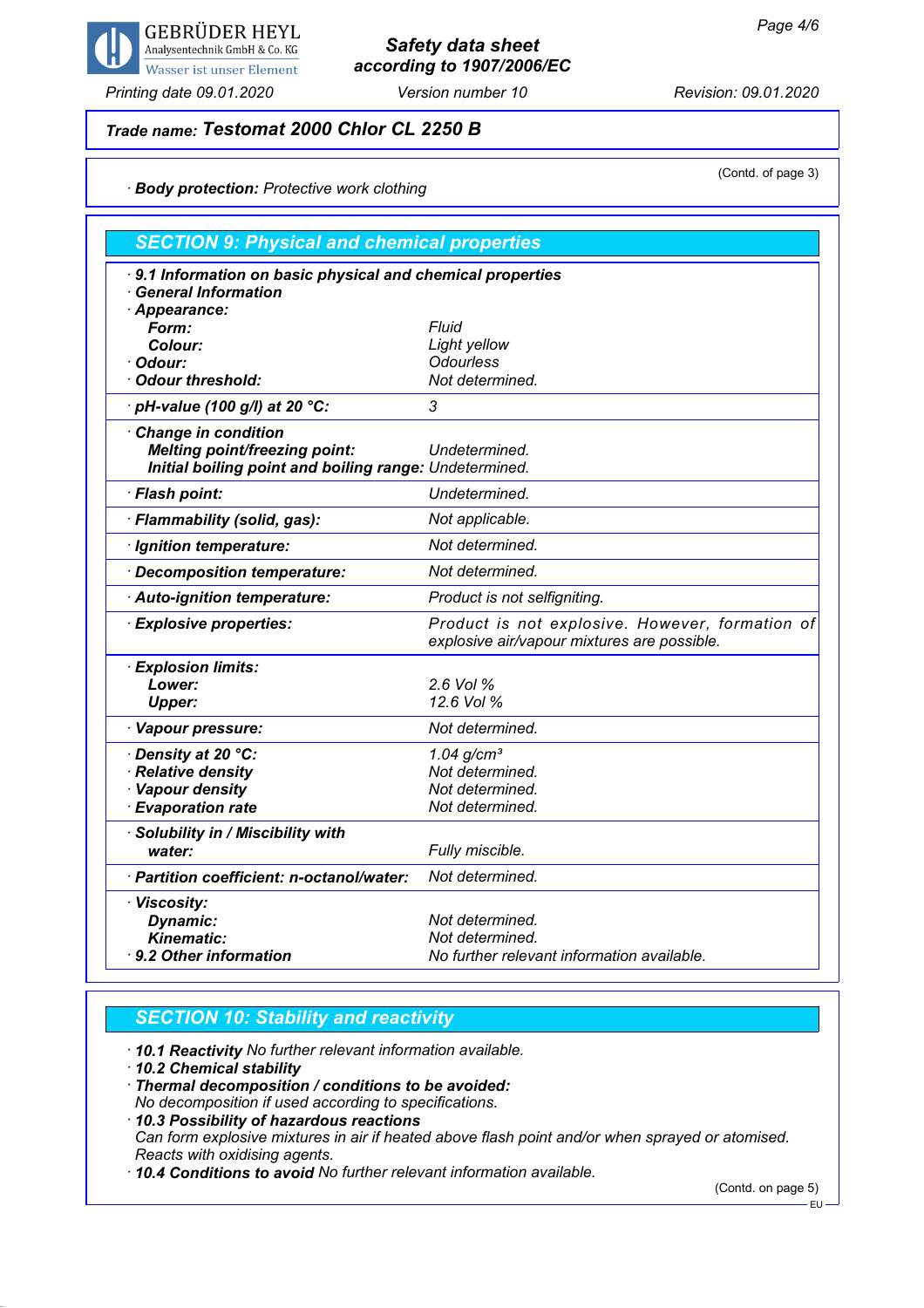

### *Printing date 09.01.2020 Version number 10 Revision: 09.01.2020*

## *Safety data sheet according to 1907/2006/EC*

### *Trade name: Testomat 2000 Chlor CL 2250 B*

(Contd. of page 4)

*· 10.5 Incompatible materials: No further relevant information available.*

*· 10.6 Hazardous decomposition products: No dangerous decomposition products known.*

#### *SECTION 11: Toxicological information*

*· 11.1 Information on toxicological effects*

*· Acute toxicity Based on available data, the classification criteria are not met.*

*· Primary irritant effect:*

*· Skin corrosion/irritation Based on available data, the classification criteria are not met.*

*· Serious eye damage/irritation Based on available data, the classification criteria are not met.*

*· Respiratory or skin sensitisation Based on available data, the classification criteria are not met.*

*· CMR effects (carcinogenity, mutagenicity and toxicity for reproduction)*

*· Germ cell mutagenicity Based on available data, the classification criteria are not met.*

*· Carcinogenicity Based on available data, the classification criteria are not met.*

*· Reproductive toxicity Based on available data, the classification criteria are not met.*

*· STOT-single exposure Based on available data, the classification criteria are not met.*

*· STOT-repeated exposure Based on available data, the classification criteria are not met.*

*· Aspiration hazard Based on available data, the classification criteria are not met.*

### *SECTION 12: Ecological information*

*· 12.1 Toxicity*

*· Aquatic toxicity: No further relevant information available.*

*· 12.2 Persistence and degradability No further relevant information available.*

*· 12.3 Bioaccumulative potential No further relevant information available.*

*· 12.4 Mobility in soil No further relevant information available.*

*· Additional ecological information:*

*· General notes:*

*Water hazard class 2 (German Regulation) (Self-assessment): hazardous for water Do not allow product to reach ground water, water course or sewage system. Danger to drinking water if even small quantities leak into the ground.*

- *· 12.5 Results of PBT and vPvB assessment*
- *· PBT: Not applicable.*

*· vPvB: Not applicable.*

*· 12.6 Other adverse effects No further relevant information available.*

#### *SECTION 13: Disposal considerations*

*· 13.1 Waste treatment methods*

*· Recommendation Disposal must be made according to official regulations.*

*· Uncleaned packaging:*

*· Recommendation:*

*Packagings that may not be cleansed are to be disposed of in the same manner as the product. Disposal must be made according to official regulations.*

*· Recommended cleansing agents: Water, if necessary together with cleansing agents.*

| <b>SECTION 14: Transport information</b>               |      |                    |
|--------------------------------------------------------|------|--------------------|
| 14.1 UN-Number<br>· ADR, ADN, IMDG, IATA               | Void |                    |
| 14.2 UN proper shipping name<br>· ADR, ADN, IMDG, IATA | Void |                    |
|                                                        |      | (Contd. on page 6) |